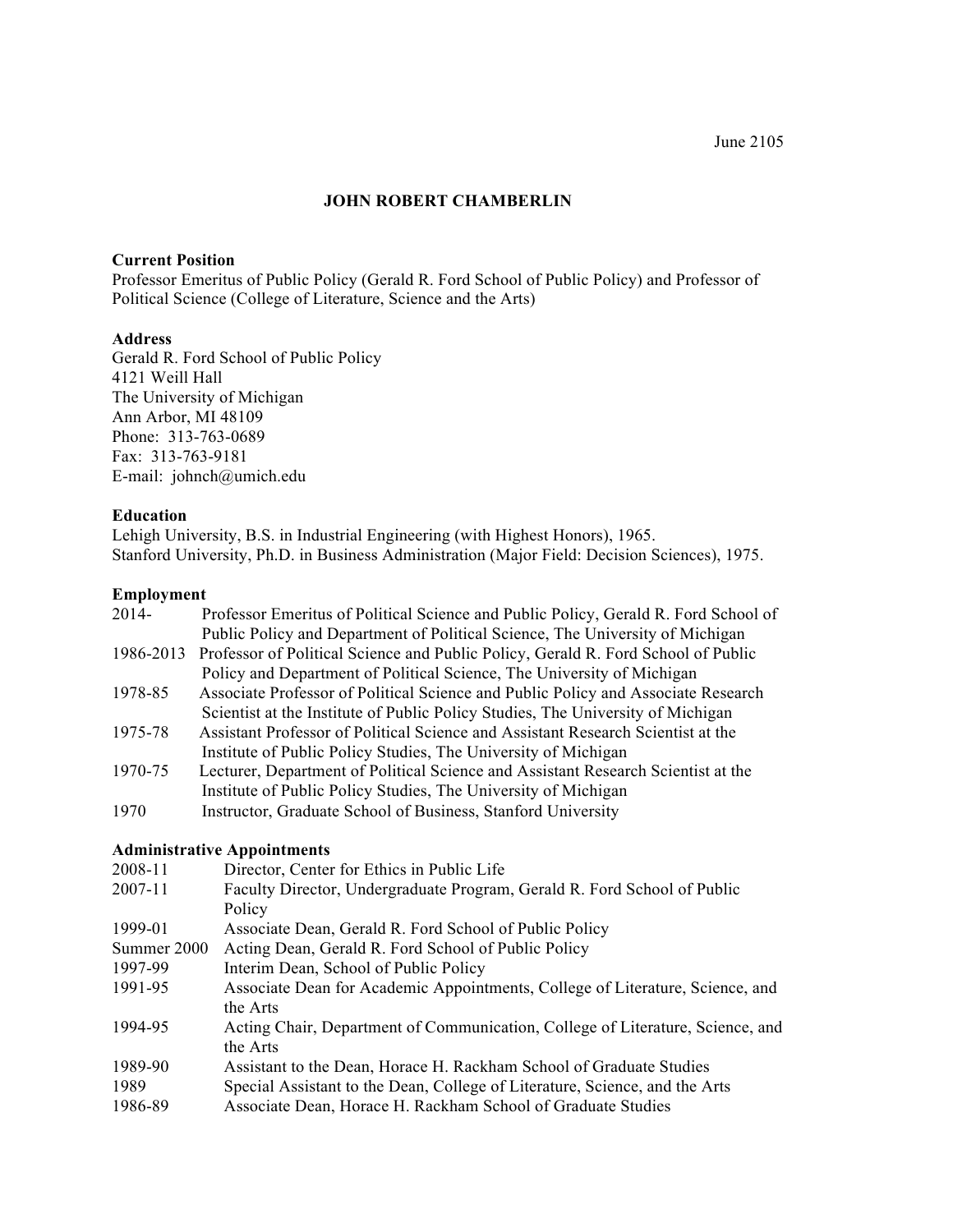#### **Research Interests**

Ethics and Public Policy Representation, Voting Methods, Legislative Redistricting Nonprofit Management and Policy

#### **Teaching Interests**

Values, Ethics and Public Policy (PUBPOL 580) Seminar on Justice, Injustice, and Public Policy (PUBPOL 495) Economic Inequality in American (PUBPOL 475) Statistics and Applied Regression Analysis (PUBPOL 529 and 569) Applied Policy Seminar (PUBPOL 578) Policy and Management in the Nonprofit Sector (PUBPOL 671)

# **Publications**

**Essays on Public Goods, Externalities, and Majority Rule** (Ph.D. dissertation, Stanford University, 1974)

"A Game Theoretic Analysis of Party Platform Selection," in Bernard Lieberman (Ed.), **Social Choice** (New York: Gordon and Breach, 1972), pp. 409-424.

"Provision of Collective Goods as a Function of Group Size," **American Political Science Review** 68, June 1974, pp. 707-716. Reprinted in Brian Barry and Russell Hardin (Eds.), **Rational Man and Irrational Society?** (Beverly Hills, California: Sage, 1982).

"A Diagrammatic Exposition of the Logic of Collective Action," **Public Choice** 26, 1976, pp 59- 74. Reprinted in C.A. Hooker, et al. (Eds.), **Foundations and Applications of Decision Theory** (Dordrecht, Holland: Reidel, 1978).

"A Linear Inequality Method of Establishing Certain Social Choice Conjectures," **Public Choice** 33, 1978, pp. 1-16 (With Michael Cohen).

"A Collective Goods Model of Pluralist Political Systems," **Public Choice** 33, 1978, pp. 97-113.

"The Logic of Collective Action: Some Experimental Results," **Behavioral Science** 23, November 1978, pp. 441-445.

"Toward Applicable Social Choice Theory: A Comparison of Social Choice Functions under Spatial Model Assumptions," **American Political Science Review** 72, December 1978, pp. 1341- 1356. (With Michael Cohen)

"Comments on the Application of Laboratory Experimental Methods to Public Choice," in Clifford Russell (Ed.), **Collective Decision Making Applications from Public Choice Theory** (Baltimore: Johns Hopkins, 1979), pp. 161-166.

"Can Political Morality Be Founded on Non-Tyranny?" (A Review Essay on **Tyranny and Legitimacy** by James Fishkin), **Ethics** 91, January 1981, pp. 302-308.

"A Mathematical Programming Approach to Assessing the Manipulability of Social Choice Functions," **Political Methodology** 8, 1982, pp. 25-38.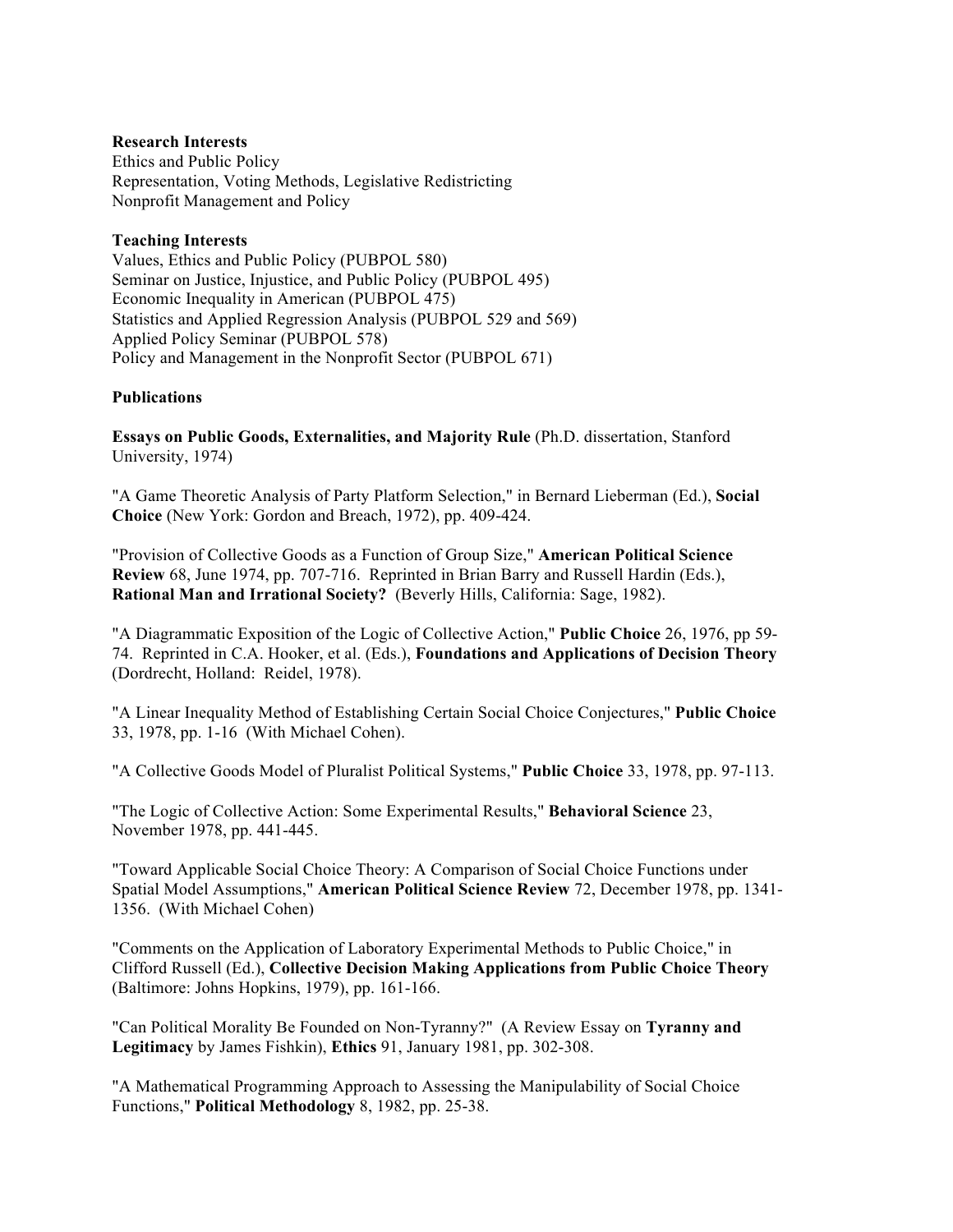"Representative Deliberations and Representative Decisions: Proportional Representation and the Borda Rule," **American Political Science Review** 77, September 1983, pp. 718-733 (With Paul Courant).

"Pension Plan Equity: The Case Against a Gender Classification," **The Journal of Policy Analysis and Management** 3, Fall 1983, pp. 126-129.

"An Empirical Study of Some Election Systems," **The American Psychologist** 39, January 1984, pp.140-157 (with Jerry Cohen and Clyde Coombs).

"Social Choice Observed: Five Presidential Elections of the American Psychological Association," **The Journal of Politics** 46, May 1984, pp. 479-502 (with Jerry Cohen and Clyde Coombs).

"Pension Plan Equity: The Debate Continued," **Journal of Policy Analysis and Management** 4, Fall 1984, p. 121.

"Assessing the Fairness of Insurance Classifications," **Research in Law and Economics** 7, 1985, pp. 65-87.

"An Investigation into the Relative Manipulability of Four Social Choice Functions," **Behavioral Science** 30, October 1985, pp. 195-203.

"Discovering Manipulated Social Choices: The Coincidence of Cycles and Manipulated Outcomes," **Public Choice** 51, 1986, pp. 295-314.

"Selecting a Voting System," **The Journal of Politics** 48, 1986, pp. 347-369. (with Fran Featherston).

"Privatization as Institutional Choice," **Journal of Policy Analysis and Management** 6, 1987, pp. 586-604. (with John E. Jackson)

"Assessing the Power of the Supreme Court," in Bernard Grofman and Donald Wittman, **The Federalist Papers and the New Institutionalism** (New York: Agathon Press, 1989), pp. 142- 149.

"Ethics and Game Theory," **Ethics and International Affairs** 3, 1989, pp. 261-276.

"Formal Political Theory and the Design and Evaluation of Institutions," in John E. Jackson (Ed.): **Institutions in American Society** (Ann Arbor: The University of Michigan Press, 1990), pp. 189-216.

"Fairness and Secrecy: A Contractarian Approach," **Rationality and Society** 3, 1991, pp. 6-34. (with Kim Lane Scheppele)

"Perspectives on Judicial Campaigns in Michigan: A Survey of the Views of Michigan Judges," **Proceedings of the Symposium on Judicial Campaigns in Michigan**, January 2004.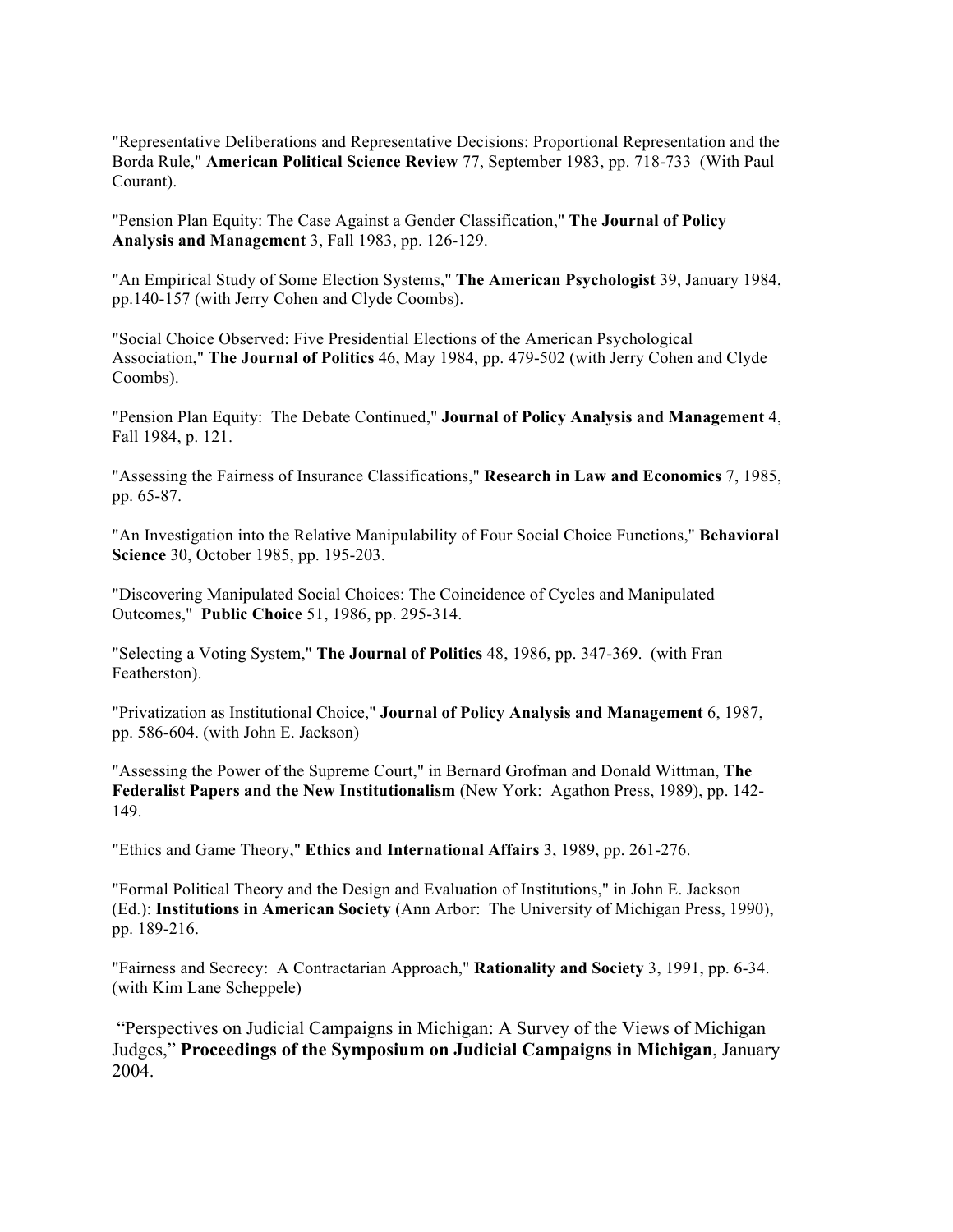"The Republicans Take Control: The 2001 Redistricting in Michigan," in Peter F. Galderisi, **Redistricting in the New Millennium**, (Lanham, MD: Lexington Books, 2005), pp. 201-216.

# **Book Reviews**

Review of **Political Leadership and Collective Goods** by Norman Frolich, Joe Oppenheimer, and O. Young, **Public Choice** 18, Summer 1974, pp. 127-129.

Review of **Anarchy and Cooperation** by Michael Taylor, **American Political Science Review** 72, March 1978, pp 235-236.

Review of **Liberal Equality** by Amy Guttman, **Ethics** 93, October 1982, pp. 160-164.

Review of **What's Fair** by Jennifer Hochschild, **Ethics** 93, April 1983, p. 636.

Review of **The Reason of Rules: Constitutional Political Economy** by Geoffrey Brennan and James M. Buchanan, **Ethics** 98, 1988, pp. 394-5.

Review of **American Society: Public and Private Responsibilities**, edited by Winthrop Knowlton and Richard Zeckhauser, and **Public/Private Interplay in Social Protection: A Comparative Study**, edited by Martin Rein and Lee Rainwater, **Journal of Public Policy Analysis and Management**, 7, 1988, pp. 381-4.

# **Grants**

Rackham Faculty Research Grant (1975-76) to support experimental study of group decision making.

NSF Grant (Political Science - Economics) (1979-81) to support the analysis of social choice functions using election data from the American Psychological Association. (With Clyde Coombs)

# **Honors and Awards**

Distinguished Faculty Award (1990) (Awarded by the Michigan Association of Governing Boards)

# **Professional Activities**

Member of the Association for Public Policy Analysis and Management and the Association for Practical and Applied Ethics

Participant at the Annual Meeting of the Association for Public Policy Analysis and Management (panel chair, 1984; presented a paper: 1984, 2003; discussant, 1987, 1988; panel participant, 2004)

Participant at the Annual Meeting of the Association for Practical and Applied Ethics (panel chair, 2009; panel participant, 2010; program committee and panel participant, 2011)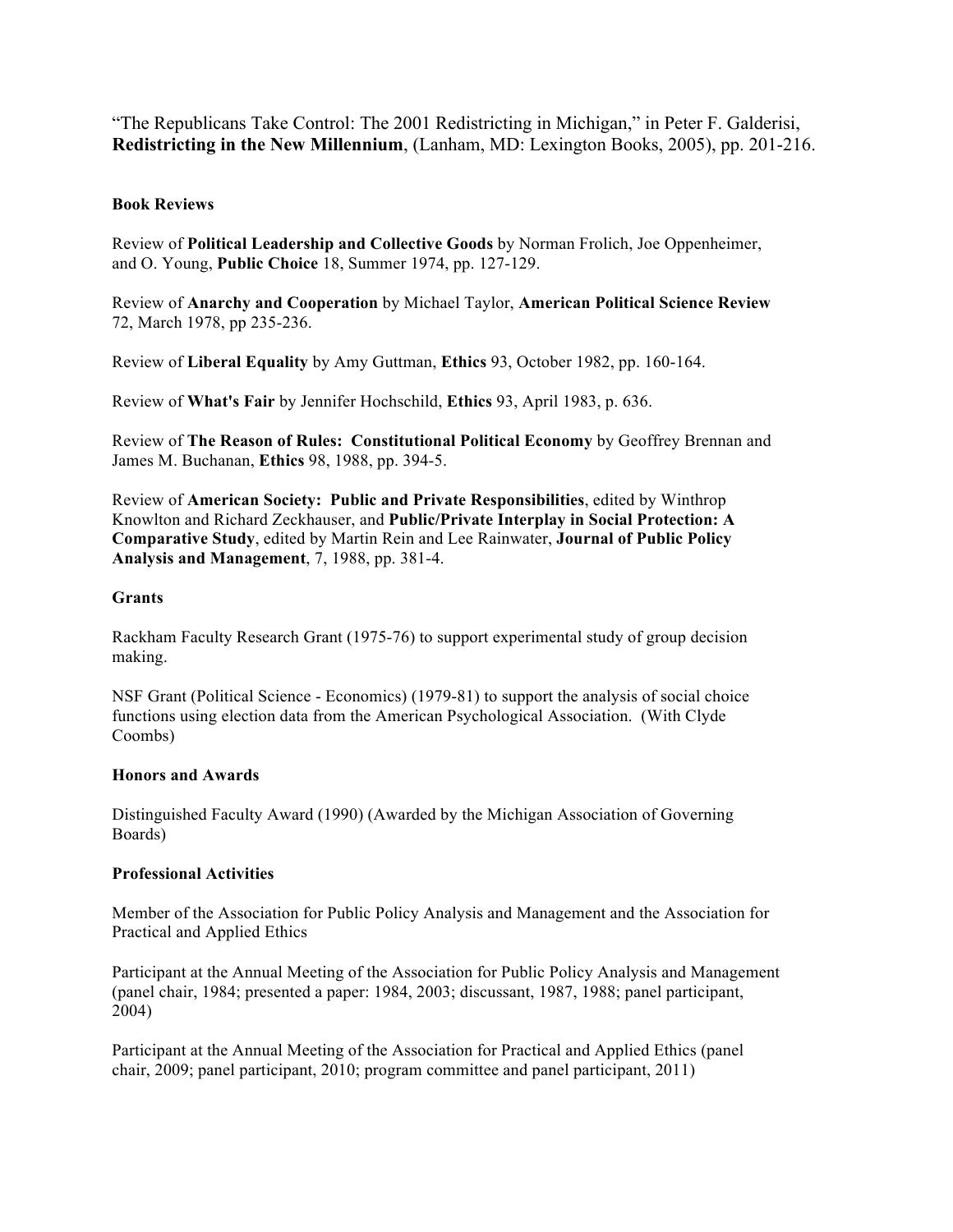Participant at Annual Meeting of the American Political Science Association (presented a paper: 1976, 1978, 1980, 1982, 1985, 1986; discussant: 1981, 1982, 1983; panel chair: 1985, 1990, 1994)

Participant at the Annual Meeting of the Midwest Political Science Association (Program Committee: 1986; presented a paper: 2003; discussant: 1979, 1982, 1985, 1997)

Participant at Annual Meetings of the Public Choice Society (Presented a paper: 1972, 1974, 1975, 1978, 1979; Discussant: 1972, 1973, 1974, 1976; Panel Chair: 1977)

Participant at the Conference on the Public Policy Curriculum sponsored by the Association for Public Policy and Management, Park City, UT, 2006

Participant at the Symposium on Judicial Campaigns in Michigan, Dearborn, MI, 2004.

Participant at the Conference on Ethics in the Professions and Practice sponsored by the Association for Practical and Professional Ethics, Missoula, Montana, 1996

Participant at the Conference on A.C.T.I.O.N. Redistricting, Claremont McKenna College, 1989.

Participant at the Conference on the Federalist Papers in Contemporary Perspective, School of Social Sciences, University of California at Irvine, 1987.

Participant at the Conference on Privatization of the Public Sector, Wharton School, University of Pennsylvania, 1986.

Participant at the Conference on the Public Policy Curriculum sponsored by the Association for Public Policy and Management, Hilton Head, SC, 1986.

Participant at the Conference on Teaching of Ethics and Values, University of Michigan, 1986.

Participant at The Public Choice Institute, Dalhousie University, Halifax, Nova Scotia, 1984.

Participant at a conference on Mathematical Models in Politics, Institute of Mathematics and Its Applications, University of Minnesota, 1984.

Senior Participant at the International Student Pugwash Conference on Science, Technology, and Global Responsibility, Ann Arbor, Michigan, 1983.

Participant at Workshop on Teaching Ethics and Public Policy sponsored by the Hastings Center, Harvard University, Cambridge, Massachusetts, 1979.

Participant at Forum on Applications of Social Choice Theory sponsored by Resources for the Future, Washington, D.C., 1978.

Participant at Workshop on Ethics and Public Policy sponsored by the Hastings Center, St. John's College, Annapolis, Maryland, 1978.

Participant at the Workshop on Curricular Issues in Public Policy and Management, Hilton Head, South Carolina, 1978.